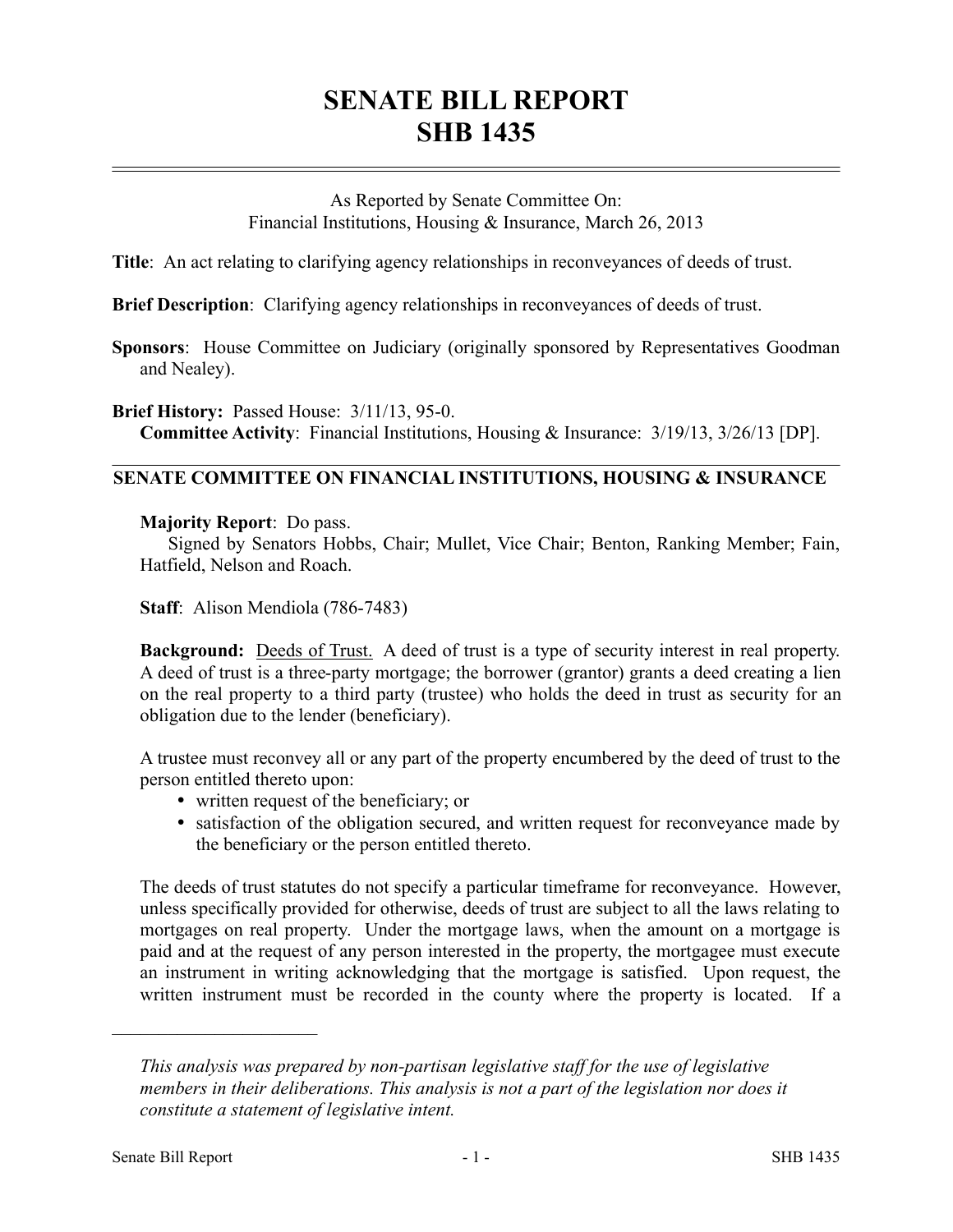mortgagee fails to acknowledge satisfaction of the mortgage within 60 days from the date of the request, the mortgagee is liable to the mortgagor for damages and a reasonable attorney's fee, to be recovered in court.

Trustee. The following persons and entities may act as a trustee of a deed of trust: title insurance companies; attorneys; a variety of business entities; a variety of banks; and any agency or instrumentality of the federal government.

The trustee may resign at its own election or be replaced by the beneficiary. If a trustee is not appointed in the deed of trust, or upon the resignation, incapacity, disability, absence, or death of the trustee, or the election of the beneficiary to replace the trustee, the beneficiary appoints a trustee or a successor trustee. Only upon recording the appointment in each county in which the deed of trust is recorded, does the successor trustee become vested with all powers of an original trustee.

A trustee has no fiduciary duty or obligation to the grantor or other persons having an interest in the property. The trustee does, however, have a duty of good faith to the borrower, beneficiary, and grantor.

**Summary of Bill**: Reconveying a Deed of Trust. Trustee is changed to trustee of record, and it is the trustee of record that has the obligation to reconvey upon: written request of the beneficiary; or satisfaction of the obligation secured, and written request for reconveyance made by the beneficiary or the person entitled thereto.

New provisions are added for situations in which the beneficiary receives payment as set forth in its demand statement but fails to request reconveyance within the 60-day period specified under the mortgage laws. A title insurance company or agent, a licensed escrow agent, or an attorney admitted to practice in Washington, who has paid the demand in full from escrow, may act as agent (agent), for the person entitled to receive reconveyance. Upon receipt of notice of the beneficiary's failure to request reconveyance, the agent may submit proof of satisfaction and request the trustee of record to reconvey the deed of trust.

If the trustee of record is unable or unwilling to reconvey within 120 days following payment to the beneficiary per the beneficiary's demand statement, then the agent may record a notarized Declaration of Payment with each county auditor where the original deed of trust was recorded. The Declaration of Payment must:

- identify the deed of trust, including the original grantor, beneficiary, trustee, loan number if available, and the recording number and date;
- state the amount, date, and name of the beneficiary and means of payment; and
- include a declaration that payment tendered was sufficient to meet the demand and that no written objections have been received.

A copy of the Declaration of Payment must be sent by certified mail to the last known address of the beneficiary and the trustee of record not later than two business days following the date the declaration is recorded. The beneficiary or trustee of record then has 60 days from the date of recording to record an Objection to Declaration of Payment. If no objection is recorded within 60 days following recording of the notarized Declaration of Payment, any lien of the deed of trust against the real property encumbered ceases to exist.